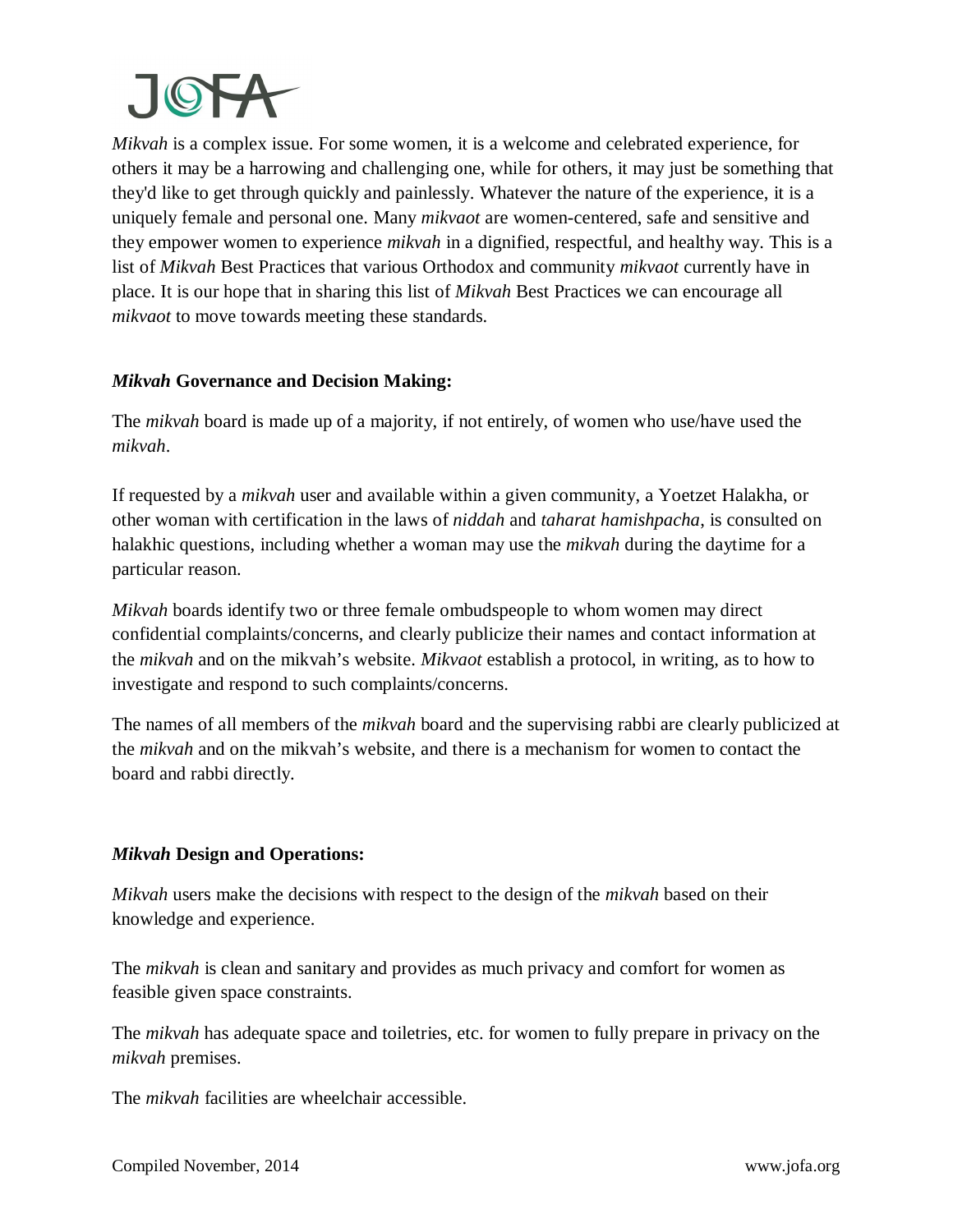

The *mikvah* has gowns and towels which are appropriate for women of all sizes.

The *mikvah* offers space in which women can resume their usual appearance prior to leaving the *mikvah,* including drying their hair.

The *mikvah* has a sufficient number of preparation rooms to ensure that the women in the community can get in and out in a timely manner. If there is a wait time for the *mikvah*, efforts are made to ensure that women's privacy and comfort are protected during such wait time.

The *mikvah* has information in the preparation rooms about self breast exams and detecting skin cancer, and information for women experiencing domestic violence.

The *mikvah* has a system that allows women to sign up for appointments online and a website that clearly indicates hours of operation and contact information.

Friday night and *yom tov* accommodations are made for women, including allowing women to arrive prior to Shabbat/*yom tov*, allowing women to use the *mikvah* prior to Shabbat/*yom tov* if approved by the local halakhic authorities, and/or providing a satellite *mikvah*, if feasible. A satellite *mikvah* is a small *mikvah* that women can walk to and use on Friday night or *yom tov.* Daytime hours are made available to women in particular cases such as with brides or converts or in other special cases at a reasonable cost to the user.

Women are not rushed through the *mikvah* process and are able to take extra time in the *mikvah* without an attendant if they so desire.

*Mikvaot* have a system for accommodating late arrivals, within reason.

*Mikvaot* have information available in the preparation rooms about what women might do in order to prepare for the *mikvah* and what to expect during the process, with contact information for halakhic authorities, including Yoatzot Halakha, the Yoetzet hotline, and/or women with certification in the laws of *niddah* and *taharat hamishpacha*, who may be consulted with questions or concerns.

The blessing for immersion, along with transliteration, is printed in large letters and clearly visible from inside the *mikvah*.

#### *Mikvah* **Safety and Security:**

*Mikvaot* retain a security firm to set up closed circuit surveillance cameras which are monitored by the women on duty during the mikvah's business hours.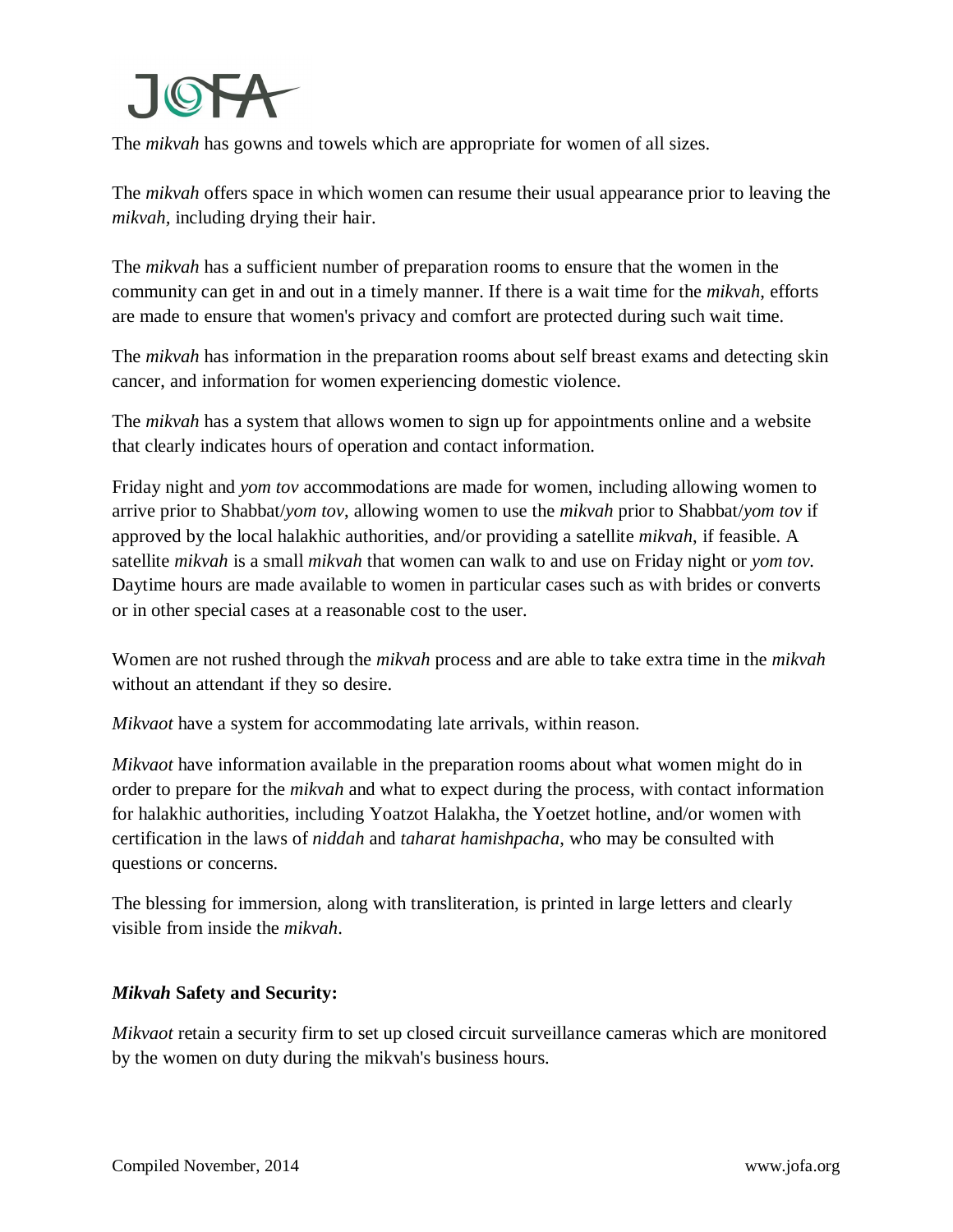# JOF

The parking lot, walkways and doorways of the *mikvah* are well lit and have monitored surveillance cameras.

There are emergency backup lights in the preparation rooms and *mikvah* in the event of a blackout.

If there is a *keylim* (vessels) *mikvah* on the premises, the hours of use do not coincide with the hours that women are scheduled to use the *mikvah*. The entrance to the *keylim mikvah* is separate and distinct from the entrance to the general *mikvah*.

If there are offices (synagogue and/or other) connected to the *mikvah*, they have a separate and distinct entrance and are not accessible from the *mikvah*. To the extent possible, the offices are closed during the hours that women are scheduled to use the *mikvah*.

If the *mikvah* is available for use by men, hours for men and women are clearly established and followed. There is a gap between men's and women's hours.

No one is in the *mikvah* building unless accompanied by a *mikvah* employee and/or female board member. The *mikvah* is locked at all times and only female *mikvah* employees and female board members have the key to the *mikvah*.

Each *mikvah* employee and board member is assigned their own individual code to access the *mikvah*. Records are kept of who enters the *mikvah* at what point and periodically checked to make sure that no one was in the *mikvah* when not supposed to be there.

All *mikvah* employees and board members, including Yoatzot Halakha and halakhic advisors, are to be cleared by checking the state and federal criminal databases and the state central registry of child abuse and maltreatment.

The *mikvah* is periodically swept for surveillance equipment by security experts together with *mikvah* employees who are familiar with the *mikvah* and will recognize if something is out of place. The *mikvah* is kept neat and orderly so that if something is out of place, it will be noticed.

*Mikvaot* discourage users from bringing in extra bags and belongings unless necessary. Users are encouraged to only bring in what they need and are advised that they may be subject to bag search by *mikvah* employees for security reasons. There is a secure place available for *mikvah* users to leave extra belongings.

## *Mikvah Shomrot:*

*Shomrot* are warm and welcoming, respectful to women and sensitive to users' unique circumstances.